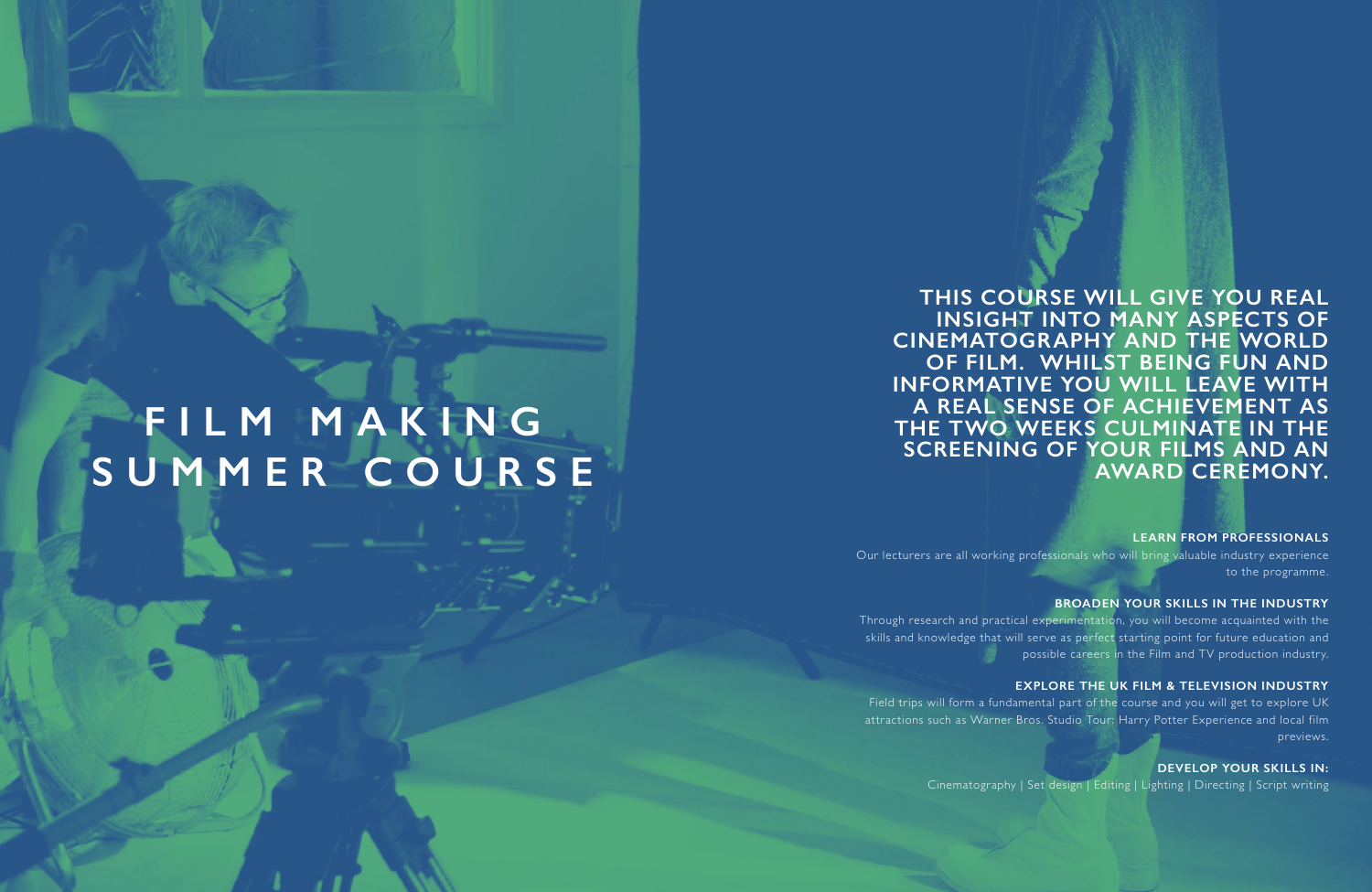1. **You will have explored a range of practical and theoretical themes connected to the film, television and animation industries.** 

- **2. You will have had the opportunity to solve creative briefs through a range of techniques and skills guided by our highly experienced staff.**
- **3. You will have had access to equipment including cameras and editing software.**
- **4. You will have had the chance to present your films to staff and fellow students in a night of premiers, complete with popcorn and red carpets!**

# **P R O G R A M M E OUTCOMES**

**..** 

| Day       | $7:15-$<br>8:40                                                                | $9:00 - 12:00$                                                                                                                                                                              | $12:00 -$<br>13:00 | $13:00 - 16:30$                                                                                                     | $16:45-$<br>19:00            | <b>Social Activities</b>  |  |
|-----------|--------------------------------------------------------------------------------|---------------------------------------------------------------------------------------------------------------------------------------------------------------------------------------------|--------------------|---------------------------------------------------------------------------------------------------------------------|------------------------------|---------------------------|--|
| Sunday    | $\frac{1}{\sqrt{2}}$<br>$\prec$<br>KF.<br>$\prec$<br>ш<br>$\simeq$<br>$\infty$ |                                                                                                                                                                                             | HONCH              |                                                                                                                     | $\propto$<br>Ш<br><b>NND</b> | Welcome Meal              |  |
| Monday    |                                                                                | Introduction to the course.<br>Workshop on moving image film process.<br>Presentation of genres of animation and film.<br>Introduction to classic films and there cultural<br>significance. |                    | Introduction to Lo-fi film brief and story<br>boarding, Lo-fi film workshops to include<br>prop making and filming. |                              | <b>Evening Activities</b> |  |
| Tuesday   |                                                                                | Continuation filming and the introduction to<br>video editing                                                                                                                               |                    | Finishing of Lo-fi films                                                                                            |                              | <b>Evening Activities</b> |  |
| Wednesday |                                                                                | Skills Workshop - animation<br>Specialist workshops and demonstrations                                                                                                                      |                    | Skills Workshop - animation<br>Specialist workshops and demonstrations                                              |                              | <b>Evening Activities</b> |  |
| Thursday  |                                                                                | <b>Excursion</b>                                                                                                                                                                            |                    | <b>Excursion</b>                                                                                                    |                              | <b>Evening Activities</b> |  |
| Friday    |                                                                                | Skills Workshop - props, sets, and makeup<br>presentation.                                                                                                                                  |                    | Skills Workshop - special effects                                                                                   |                              | <b>Evening Activities</b> |  |
| Saturday  |                                                                                | Excursions                                                                                                                                                                                  |                    |                                                                                                                     |                              |                           |  |
| Sunday    |                                                                                | Free time                                                                                                                                                                                   |                    |                                                                                                                     |                              |                           |  |

| Day            | $7:15-$<br>8:40                   | $9:00 - 12:00$                       | $12:00 -$<br>13:00                | $13:00 - 16:30$                  | $16:45-$<br>19:00                                        | <b>Social Activities</b>  |
|----------------|-----------------------------------|--------------------------------------|-----------------------------------|----------------------------------|----------------------------------------------------------|---------------------------|
| Monday         |                                   | Introduction to final film briefing  | I<br>$\frac{C}{Z}$<br>$\supseteq$ | Story boarding for final film    | $\simeq$<br>$\frac{1}{Z}$<br>$\qquad \qquad -$<br>$\Box$ | <b>Evening Activities</b> |
| <b>Tuesday</b> | $\vdash$<br>$\circ$               | Prop creation and location selection |                                   | Filming                          |                                                          | <b>Evening Activities</b> |
| Wednesday      | AKFA<br>$\mathbb R$ E<br>$\infty$ | Filming                              |                                   | Filming                          |                                                          | <b>Evening Activities</b> |
| Thursday       |                                   | Filming                              |                                   | Filming and editing              |                                                          | <b>Evening Activities</b> |
| Friday         |                                   | Editing                              |                                   | Film premier and awards ceremony |                                                          | <b>Evening Activities</b> |

This sample timetable is illustrative and is subject to change. We reserve the right to amend this two week schedule without prior notice.

### **WEEK 1**

## **WEEK 2**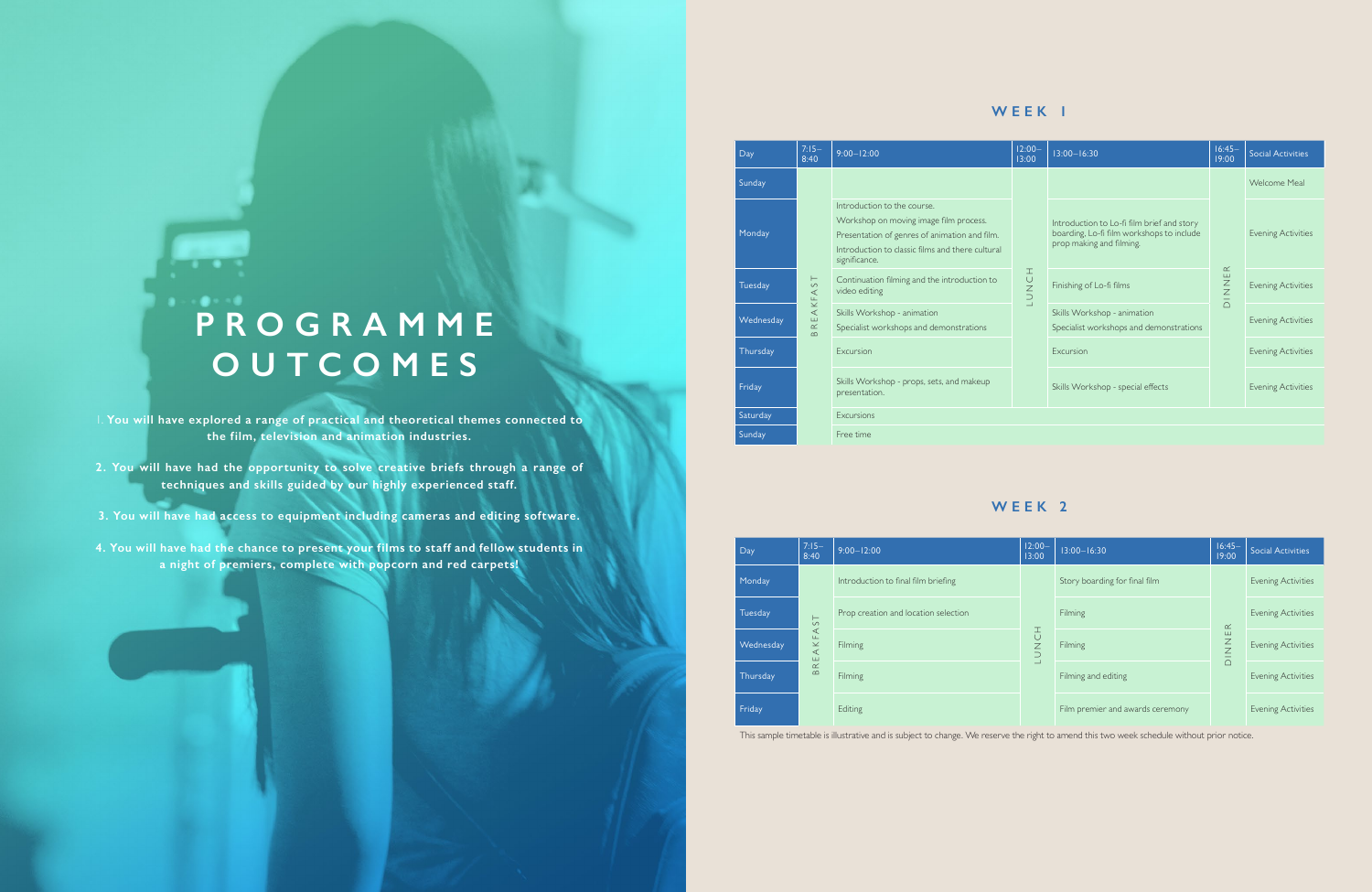**LEARN FROM FASHION SPECIALISTS** Our lecturers are all working professionals who will spend time, sharing their industry level knowledge that underpins the teaching at all levels in the college.

**BROADEN YOUR SKILLS IN THE FASHION WORLD** Through a series of fun and practical workshops you will experience a range of new techniques aimed at building a basis of creative skills necessary for further educational courses in Fashion.

**DEVELOP YOUR SKILLS IN:** Draping | Pattern cutting | Machine sewing | Fashion illustration | Fashion styling

**EXPERIENCE DESIGN & FASHION IN THE UK** Broaden your horizons through excursions to places such as the Victoria & Albert Museum (V&A) or the Fashion & Textile Museum in London, the only museum in the UK solely dedicated to showcasing developments in contemporary fashion.

## **FASHION SUMMER COURSE**

**THROUGH A COMBINATION OF STUDIO WORK AND EXCURSIONS, THIS 2 WEEK FASHION COURSE WILL INTRODUCE**  YOU TO THE DESIGN SIDE OF THE **INDUSTRY, WITHIN A FUN AND CREATIVE ENVIRONMENT.**